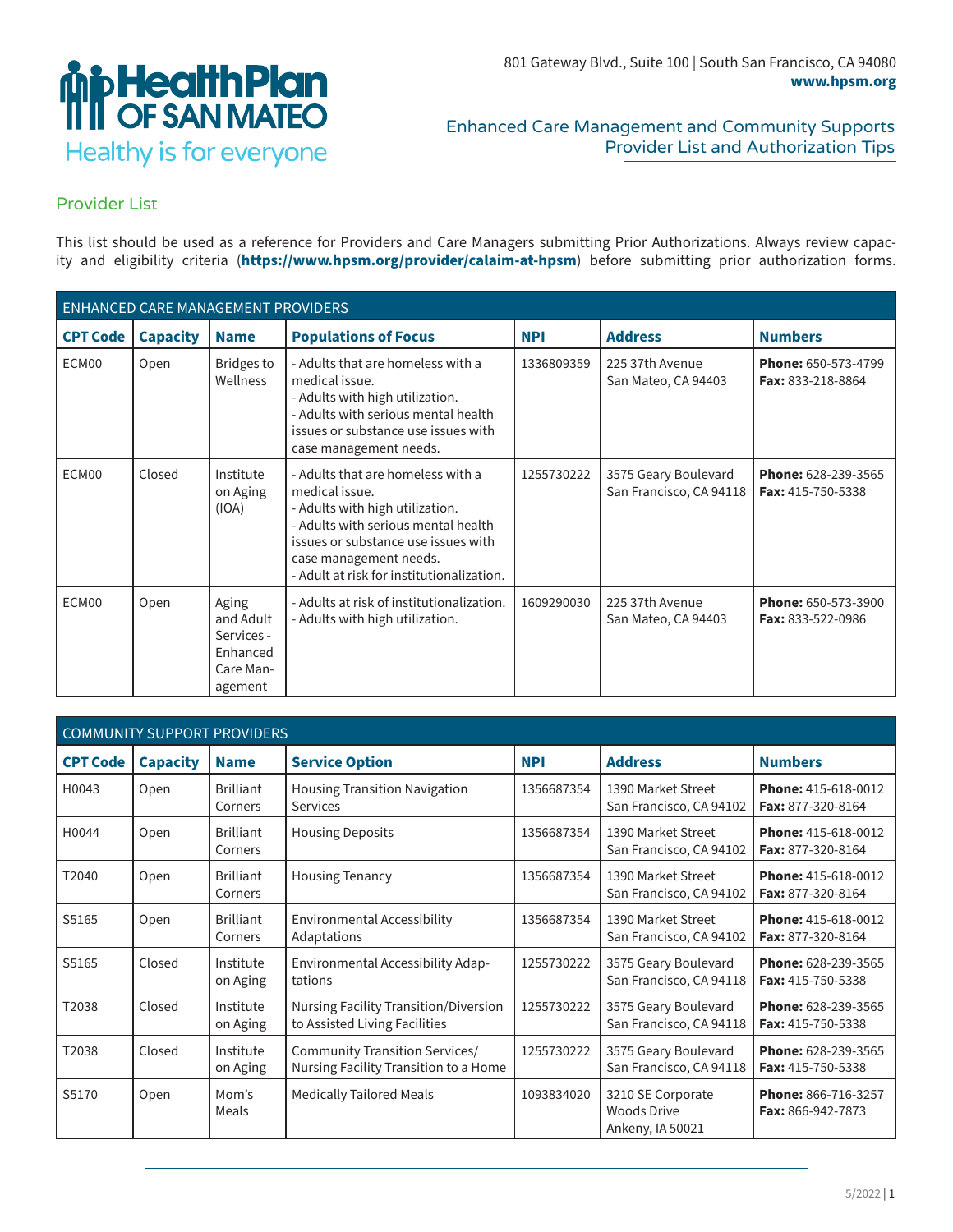## Authorization Form Tips

Here are some critical steps for filling out the Prior Authorization request form for ECM and Community Supports services – filling the form out accurately will help the process go smoothly.

- 1. Follow instructions on the authorization form:
- **https://www.hpsm.org/docs/default-source/provider-forms/prior\_authorization\_request\_form.pdf**
- 2. Include the available ECM or CS provider information for "Servicing Provider Name," "Street Address," "City," "State," "Zip," "NPI," "Phone Number," and "Fax." Use the table above to complete this request accurately.
- 3. If you are not the servicing provider, please include your name/facility/practice and NPI in the "referring provider" section. If you want to receive a notification of outcome HPSM must have your NPI number and adjoining fax number on record. If you are not sure if this is on record, please be sure your fax number or email is clearly stated in attached documents or in the optional comments box at the bottom of the form.
- 4. Use correct CPT Codes listed in the table above.
	- **a. Enhanced Care Management:** HPSM has adopted a simplified ECM00 code for authorization purposes.
	- **b. Community Support :** HPSM has a unique CPT code for each CS service option.
- 5. Diagnosis Codes: include primary diagnosis that indicate population of focus or service option qualification (example: Z codes for housing issues).
- 6. Attach any information, including recent appointment notes, care plan, summary of needs, or forms that demonstrate members qualifying criteria. If you do not include information that demonstrates qualifying criteria, the member may not be approved for services.

a. For ECM requests, please specify which Population of Focus the member qualifies for in the comments on the PA form.

- b. For CS requests you will need to attach the Community Supports Request Information Form.
- 7. "Requested Service Dates From" and "To" should not overlap any existing Authorization of the same type of services. Authorizations cannot exceed one year.
- 8. For "Units of service" please enter numbers only and do not write any words in the box.
	- a. ECM Authorizations only need to request one unit.

b. For Community Supports (CS), see table below for guidance on units per each CS service type. Dates of service Authorization Start and End Date is within 12 month span:

| <b>CPT Code</b> | <b>CS Service Option</b>                                                       | <b>Units of Service</b> | Days/Quantity        |
|-----------------|--------------------------------------------------------------------------------|-------------------------|----------------------|
| H0043           | <b>Housing Navigation/Transition Services</b>                                  | Up to 6 units           | $1$ unit = $1$ month |
| H0044           | <b>Housing Deposits</b>                                                        | Up to 1 unit            | $1$ unit = 3 months  |
| T2040           | <b>Housing Tenancy</b>                                                         | Up to 12 units          | $1$ unit = $1$ month |
| S5165           | <b>Environmental Accessibility Adaptations</b>                                 | Up to 1 unit            | $1$ unit = 3 months  |
| T2038           | Nursing Facility Transitions/Diversion to Assisted<br><b>Living Facilities</b> | Up to 12 units          | $1$ unit = $1$ month |
| T2038           | <b>Community Transitions/Nursing Facility to Home</b>                          | Up to 12 units          | $1$ unit = $1$ month |
| S5170           | <b>Medically Tailored Meals</b>                                                | Up to 168 units         | $1$ unit = $1$ meal  |

For a list of all HPSM providers, please visit our HSPM Provider Directory: **https://www.hpsm.org/provider/directory-search**